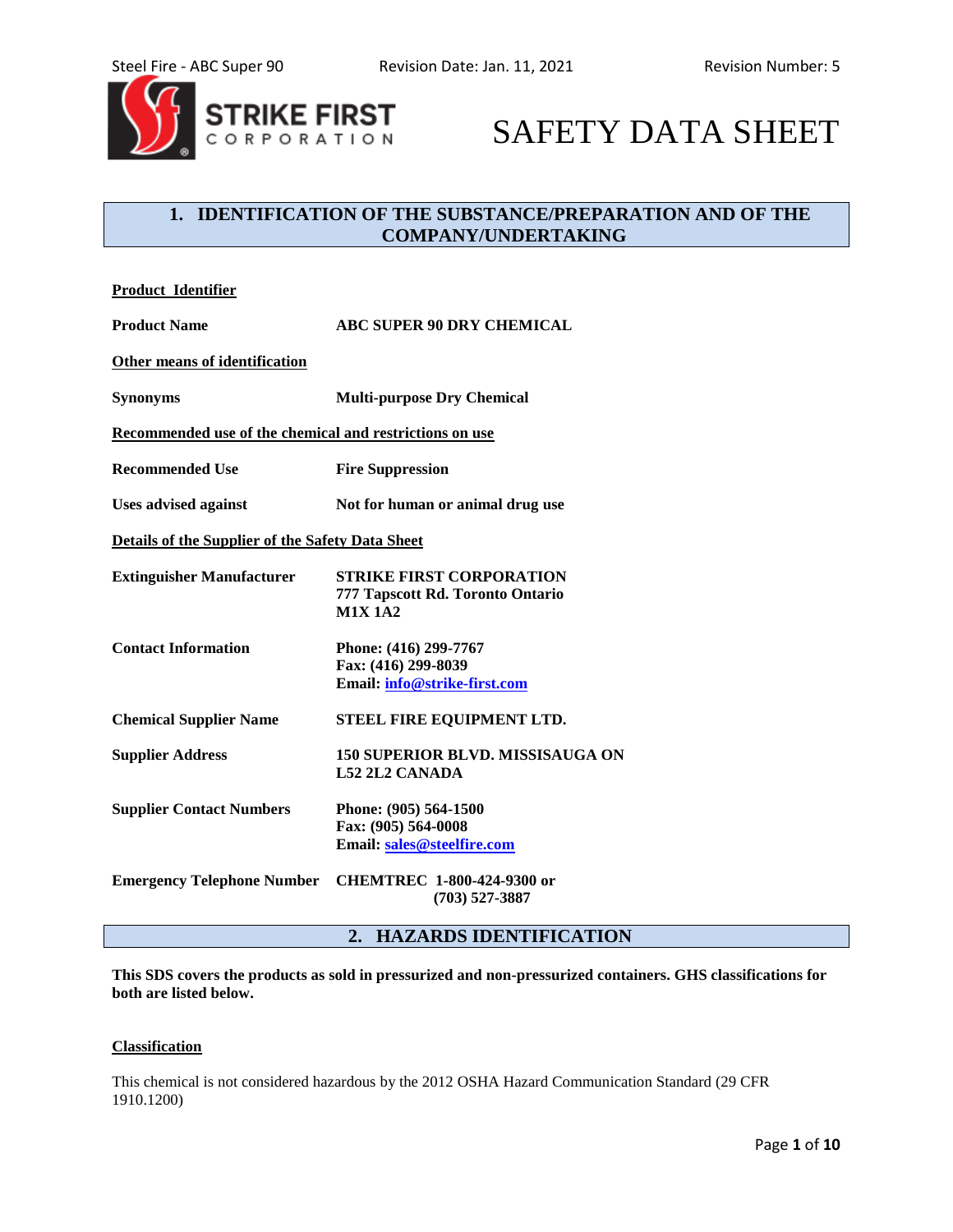### **GHS Label elements, including precautionary statements**

| <b>Hazard Symbol</b> | <b>Signal Word</b> | <b>Hazard Statement</b>                           |
|----------------------|--------------------|---------------------------------------------------|
|                      | <b>Warning</b>     | Contents under pressure, may<br>explode if heated |
|                      | <b>Warning</b>     | May cause skin, eye or respiratory<br>irritation  |

### **Emergency Overview**

The product contains no substances which at their concentration, are considered to be hazardous to health.

| Appearance                              | <b>Light Yellow</b>                                               | <b>Physical State</b> | Powder(s) Solid | Odor | <b>Odorless</b> |
|-----------------------------------------|-------------------------------------------------------------------|-----------------------|-----------------|------|-----------------|
| <b>Precautionary Statements</b><br>None |                                                                   | - Prevention          |                 |      |                 |
| <b>Precautionary Statements</b><br>None |                                                                   | - Response            |                 |      |                 |
| <b>Precautionary Statements</b><br>None |                                                                   | - Storage             |                 |      |                 |
| <b>Precautionary Statements</b><br>None |                                                                   | - Disposal            |                 |      |                 |
|                                         | Hazards not otherwise classified (HNOC)                           |                       |                 |      |                 |
| Not applicable                          |                                                                   |                       |                 |      |                 |
| <b>Unknown Toxicity</b>                 | 1.2% of the mixture consists of ingredient(s) of unknown toxicity |                       |                 |      |                 |
| <b>Other information</b>                |                                                                   |                       |                 |      |                 |

Maybe harmful if swallowed May cause slight eye irritation

### **Interactions with Other Chemicals**

No information available.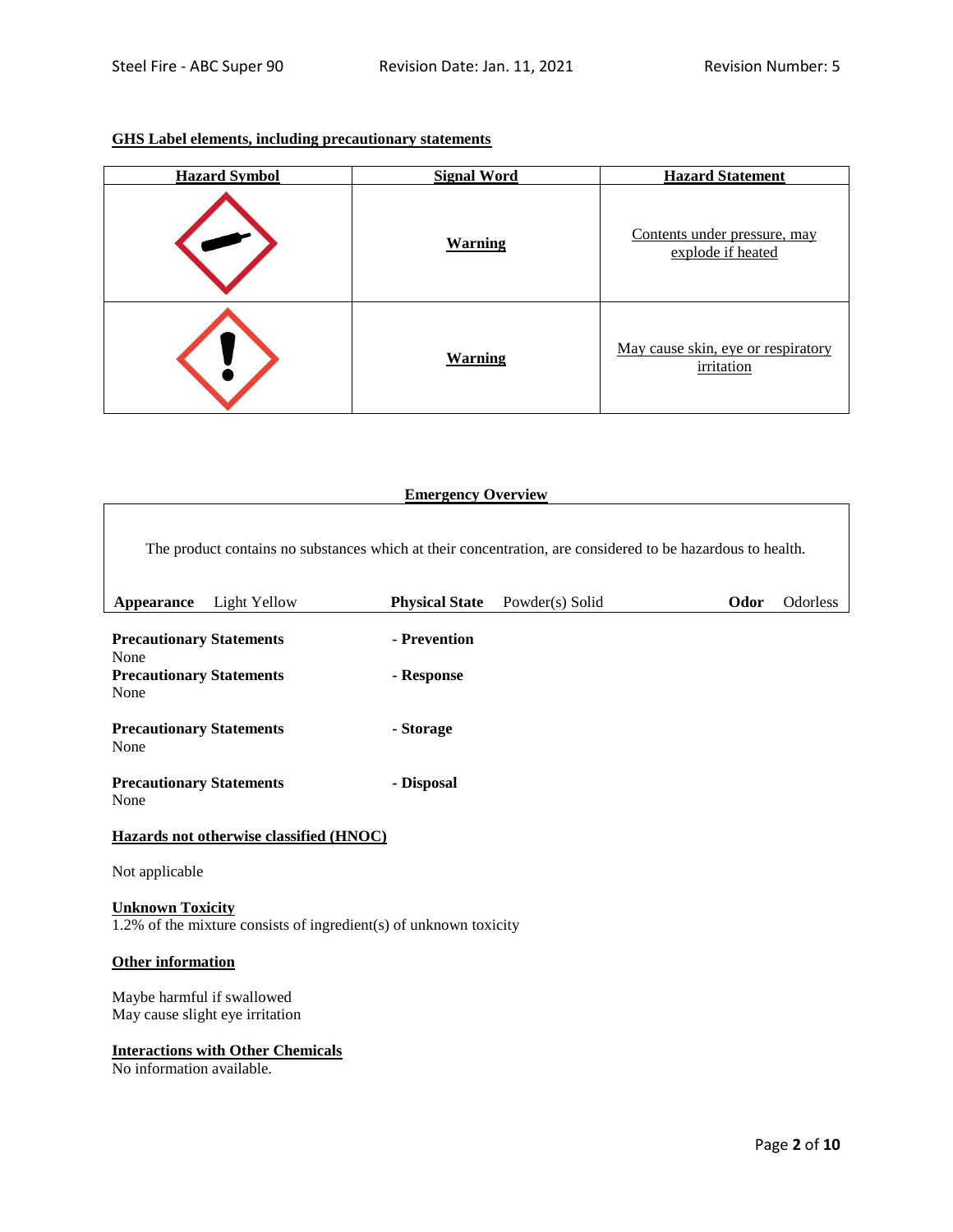### **3. COMPOSITION/INFORMATION ON INGREDIENTS**

### **Synonyms** MULTI-PURPOSE DRY CHEMICAL

| <b>Chemical Name</b>    | CAS No     | Weight - $\%$            | <b>Trade Secret</b> |
|-------------------------|------------|--------------------------|---------------------|
| <b>Ammonium Sulfate</b> | 7783-20-2  | $\overline{\phantom{m}}$ |                     |
| <b>Fullers Earth</b>    | 8031-18-3  | $\equiv$                 |                     |
| Mica                    | 12001-26-2 | . —                      |                     |

\*The exact percentage (concentration) of composition has been withheld as a trade secret

### **4. FIRST AID MEASURES**

### **First aid measures**

| Eye contact  | Rinse thoroughly with plenty of water, also under the eyelids. If symptoms<br>persist, call a physician.     |
|--------------|--------------------------------------------------------------------------------------------------------------|
| Skin contact | Wash with soap and water.                                                                                    |
| Inhalation   | Remove to fresh air. If symptoms persist, call a physician.                                                  |
| Ingestion    | Rinse mouth immediately and drink plenty of water. Never give anything by<br>mouth to an unconscious person. |

#### **Most important symptoms and effects, both acute and delayed**

| <b>Most Important Symptoms</b> | No information available. |
|--------------------------------|---------------------------|
| and Effects                    |                           |

#### **Indication of any immediate medical attention and special treatment if needed**

**Notes to Physician** Treat symptomatically

### **5. FIRE FIGHTING MEASURES**

### **Suitable Extinguishing Media**

Use extinguishing measures that are appropriate to local circumstances and the surrounding environment.

### **Unsuitable Extinguishing Media**

CAUTION: Use of water spray when fighting fire may be inefficient.

### **Specific hazards arising from the chemical**

No information available.

**Uniform Fire Code** COMBUSTIBLE DUST/POWDER

#### **Hazardous Combustion Products** Carbon oxides.

**Explosion Data Sensitivity to Mechanical Impact** No.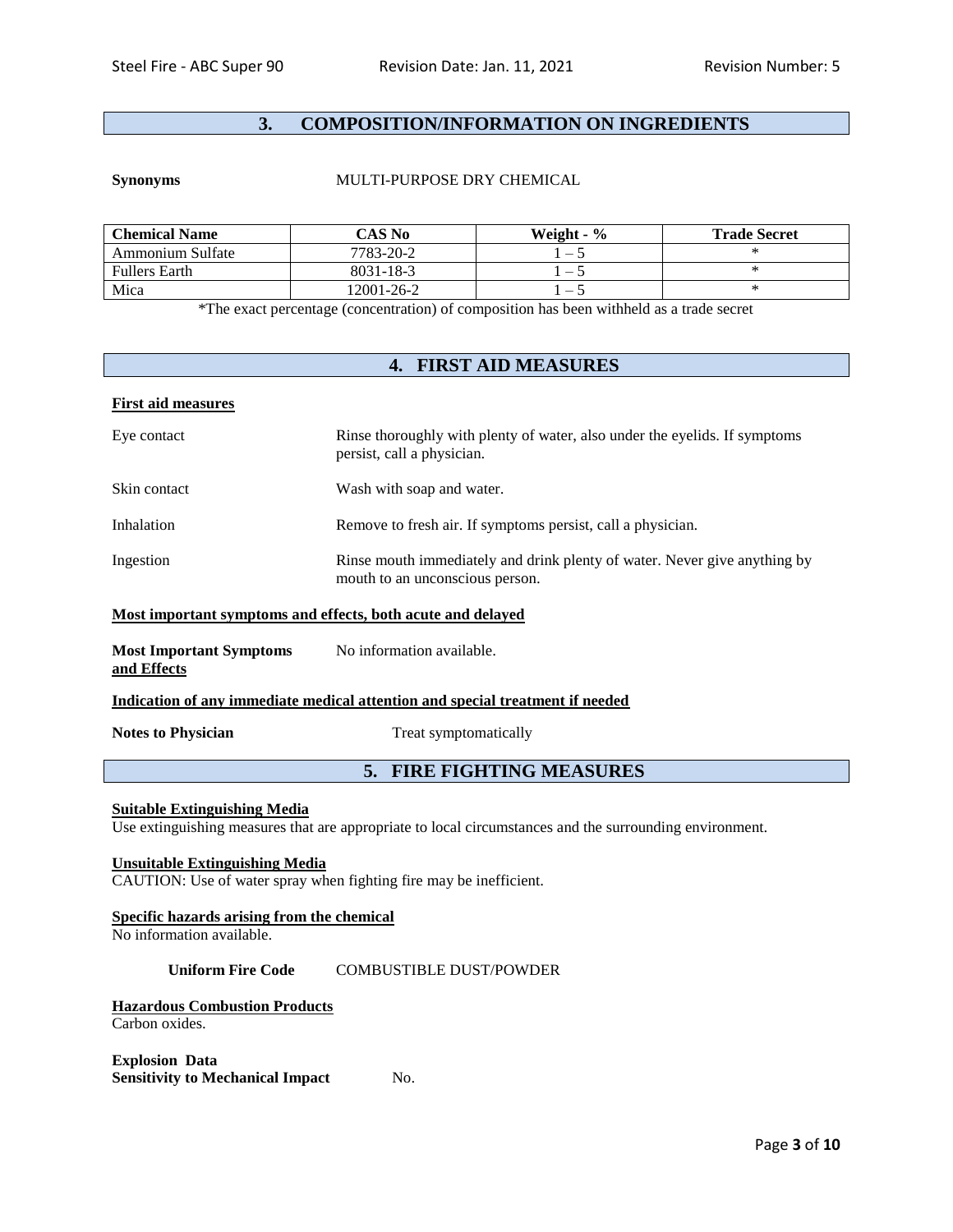### **Sensitivity to Static Discharge** No.

### **Protective equipment and precautions for firefighters**

As in any fire, wear self-contained breathing apparatus pressure-demand, MSHS/NIOSH (approved p or equivalent) and full protective gear.

### **6. ACCIDENTAL RELEASE MEASURES**

| Personal precautions, protective equipment and emergency procedures |                                                                                                                                                                                                                             |  |
|---------------------------------------------------------------------|-----------------------------------------------------------------------------------------------------------------------------------------------------------------------------------------------------------------------------|--|
| <b>Personal precautions</b>                                         | Avoid contact with skin, eyes or clothing.                                                                                                                                                                                  |  |
| <b>Environmental precautions</b>                                    |                                                                                                                                                                                                                             |  |
| <b>Environmental precautions</b>                                    | Refer to protective measures listed in Sections 7 & 8.                                                                                                                                                                      |  |
| Methods and material for containment and cleaning up                |                                                                                                                                                                                                                             |  |
| <b>Methods for containment</b>                                      | Prevent further leakage or spillage if safe to do so.                                                                                                                                                                       |  |
| Methods for cleaning up                                             | Avoid generation of dust. Do not dry sweep dust. Wet dust with water<br>before sweeping or use a vacuum to collect dust. Pick up and transfer to<br>properly labeled containers. After cleaning flush away traces of water. |  |

### **7. HANDLING AND STORAGE**

#### **Precautions for safe handling**

| <b>Handling</b>                                              | Handle in accordance with good industrial hygiene and safety practice. Avoid<br>contact with skin, eyes, or clothing. Wash thoroughly after handling. |
|--------------------------------------------------------------|-------------------------------------------------------------------------------------------------------------------------------------------------------|
| Conditions for safe storage, including any incompatibilities |                                                                                                                                                       |
| <b>Storage</b>                                               | Keep container tightly closed. Keep/store only in original container.                                                                                 |
| <b>Incompatible Products</b>                                 | Strong oxidizing agents. Strong acids. Chlorinated compounds. Sodium<br>hypochlorite.                                                                 |

### **8. EXPOSURE CONTROLS/PERSONAL PROTECTION**

### **Control Parameters**

### **Exposure Guidelines**

| <b>Chemical Name</b> | <b>ACGIH TLV</b>        | <b>OSHA PEL</b>              | NIOSH IDLH                         |
|----------------------|-------------------------|------------------------------|------------------------------------|
| Mica                 | TWA: $3 \text{ mg/m}^3$ | TWA: $20 \text{mppcf}$ (<1%) | IDLH: $1500$ mg/m <sup>3</sup>     |
| 12001-26-2           |                         | crystalline silica)          | containing $\langle 1\%$ quartz    |
|                      |                         | $3 \text{ mg/m}^3$ (vacated) | TWA: $3 \text{ mg/m}^3$ respirable |
|                      |                         |                              | dust                               |

ACGIH TLV: American Conference of Government Industrial Hygienist – Threshold Limit Value OSHA PEL: Occupational Safety and Health Administration – Permissible Exposure Limits NIOSH IDLH Immediately Dangerous to Life or Health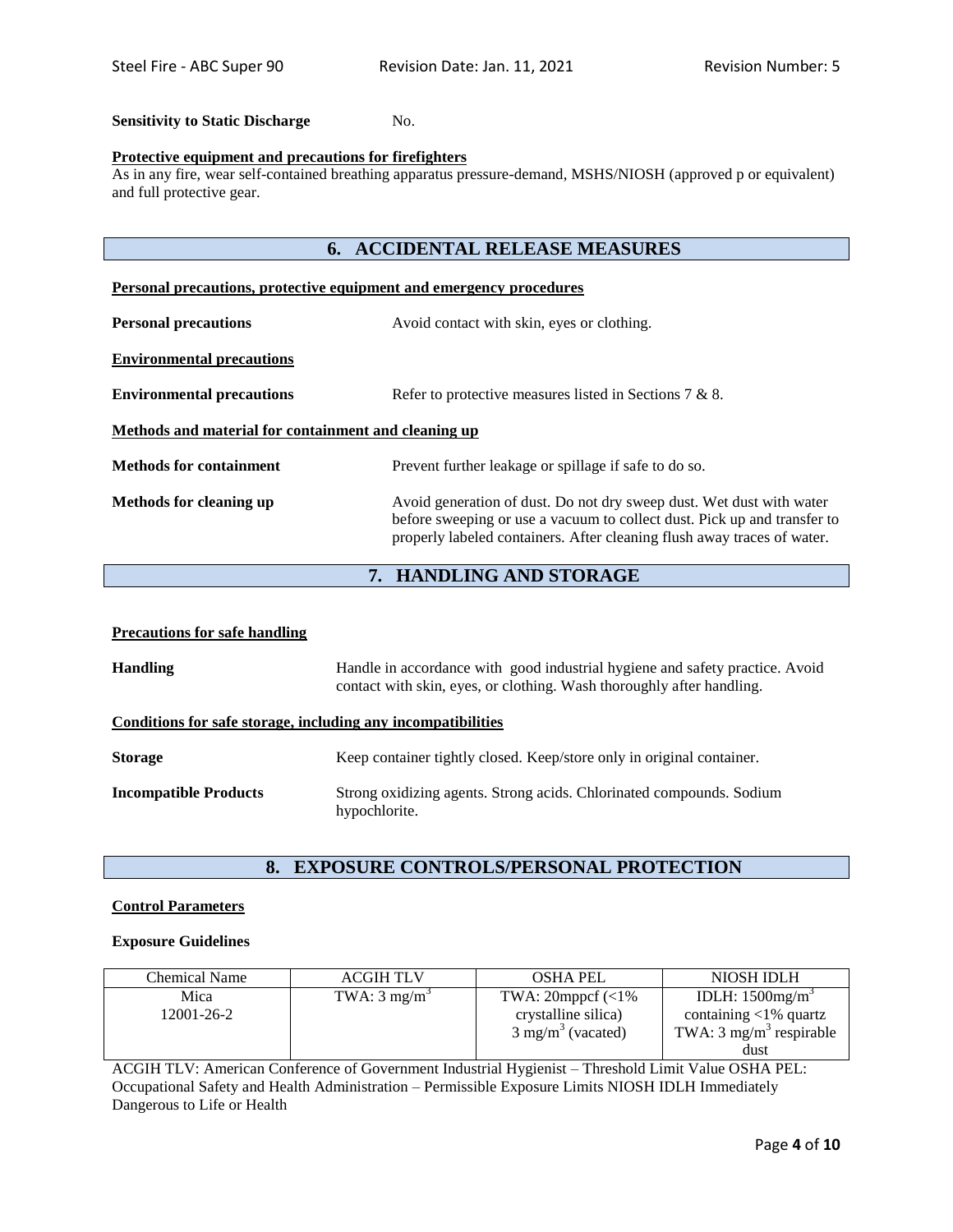### **Appropriate engineering controls**

| <b>Engineering measures</b>   | <b>Showers</b><br>Eyewash stations<br>Ventilation systems                                                                                                                                       |
|-------------------------------|-------------------------------------------------------------------------------------------------------------------------------------------------------------------------------------------------|
|                               | Individual protection measures, such as personal protective equipment                                                                                                                           |
| <b>Eye/face protection</b>    | Wear safety glasses with side shield (or goggles).                                                                                                                                              |
| Skin and body protection      | Wear protective gloves and protective clothing.                                                                                                                                                 |
| <b>Respiratory protection</b> | No protective equipment is needed under normal conditions. If exposure limits<br>are exceeded or irritation is experienced, ventilation and evacuation may be<br>required. Effective dust mask. |
| <b>Hygiene</b> measures       | Handle in accordance with good industrial hygiene and safety practice.                                                                                                                          |

### **9. PHYSICAL AND CHEMICAL PROPERTIES**

### **Physical and Chemical Properties**

| <b>Physical state</b>                         | Powder $(s)$        |                       |                          |
|-----------------------------------------------|---------------------|-----------------------|--------------------------|
| <b>Appearance</b>                             | <b>Light Yellow</b> | Odor                  | <b>Odorless</b>          |
| <b>Color</b>                                  | Light Yellow        | <b>Odor Threshold</b> | No information available |
| <b>Property</b>                               | <u>Values</u>       | <b>Remarks Method</b> |                          |
| Ph                                            | $4 - 5$             | None known            |                          |
| <b>Melting / Freezing point</b>               | 190 C               | None known            |                          |
| <b>Boiling point /boiling range</b>           | No data available   | None known            |                          |
| <b>Flash point</b>                            | No data available   | None known            |                          |
| <b>Evaporation rate</b>                       | No data available   | None known            |                          |
| <b>Flammability (solid, gas)</b>              | No data available   | None known            |                          |
| <b>Flammability limit in air</b>              |                     |                       |                          |
| <b>Upper flammability limit</b>               | Not flammable       |                       |                          |
| <b>Lower flammability limit</b>               | Not Flammable       |                       |                          |
| Vapor pressure                                | No data available   | None known            |                          |
| <b>Vapor density</b>                          | No data available   | None known            |                          |
| <b>Specific gravity</b>                       | 0.85                | None known            |                          |
| <b>Water solubility</b>                       | >33g/100ml          | None known            |                          |
| Solubility in other solvents                  | No data available   | None known            |                          |
| <b>Partition coefficient: n-octanol/water</b> | $\Omega$            | None known            |                          |
| <b>Decomposition temperature</b>              | $100 - 120 C$       | None known            |                          |
| <b>Kinematic viscosity</b>                    | No data available   | None known            |                          |
| <b>Dynamic viscosity</b>                      | $\theta$            |                       |                          |
| <b>Explosive properties</b>                   | No data available   |                       |                          |
| <b>Oxidizing properties</b>                   | No data available   |                       |                          |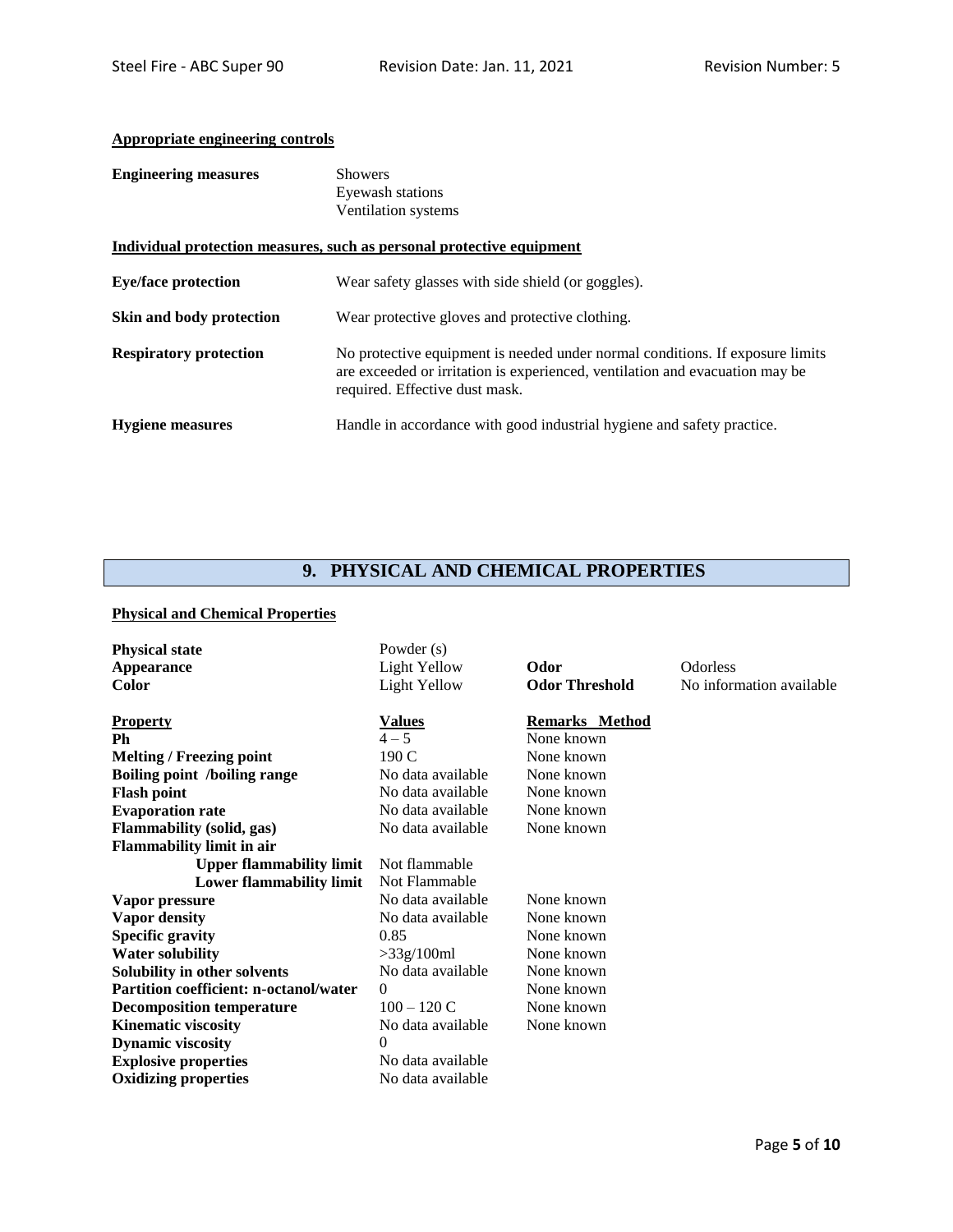### **Other information**

**Softening point** No data available **VOC content (%)** No data available **Particle size** No data available **Particle size distribution**

### **10. STABILITY AND REACTIVITY**

### **Reactivity**

No data available.

**Chemical stability** Stable under recommended storage conditions. **Possibility of Hazardous Reactions** None under normal processing. **Hazardous Polymerization** Hazardous polymerization does not occur.

**Conditions to avoid** Incompatible materials. **Incompatible materials** Strong oxidizing agents. Strong acids. Chlorinated compounds. Sodium hypochlorite. **Hazardous Decomposition Products** Carbon oxides. Nitrogen oxides (NOx). Potassium oxides.

### **11. TOXICOLOGICAL INFORMATION**

### **Information on likely routes of exposure**

| <b>Inhalation</b>   | May cause irritation of respiratory tract.                       |
|---------------------|------------------------------------------------------------------|
| <b>Eye contact</b>  | Contact with eyes may cause irritation.                          |
| <b>Skin contact</b> | May cause irritation.                                            |
| Ingestion           | Specific test data for the substance or mixture is not available |

### **Component Information**

| <b>Chemical Name</b> | Oral LD50            | <b>Dermal LD50</b>       | <b>Inhalation LC50</b> |
|----------------------|----------------------|--------------------------|------------------------|
| Ammonium Sulfate     | $= 2840$ mg/kg (Rat) | $\overline{\phantom{a}}$ |                        |
| 7783-20-2            |                      |                          |                        |

#### **Information on toxicological effects**

**Symptoms** No information available

### **Delayed and immediate effects as well as chronic effects from short and long term exposure**

**Sensitization** No information available.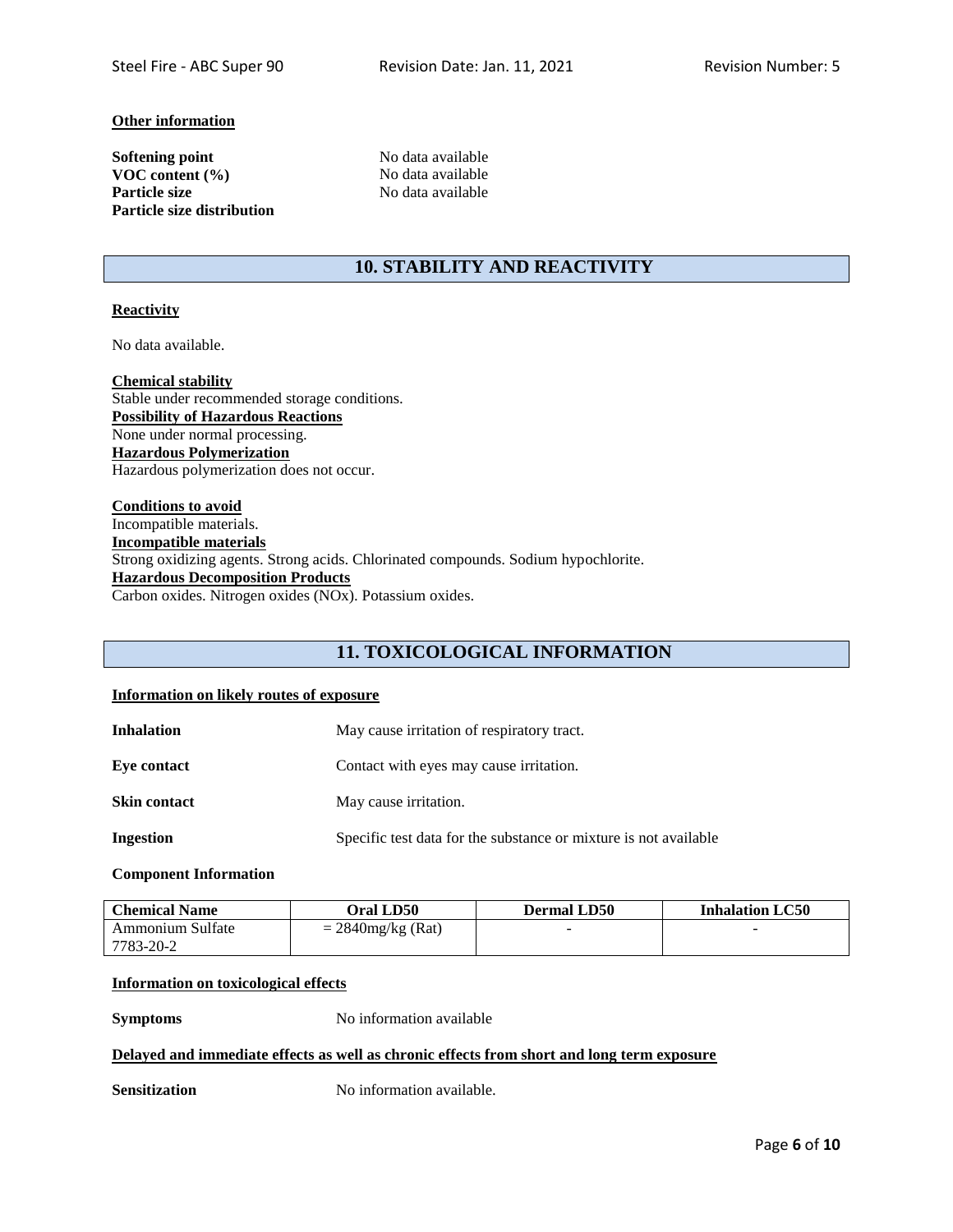| <b>Mutagenic Effects</b>       | No information available.                                                            |  |  |
|--------------------------------|--------------------------------------------------------------------------------------|--|--|
| Carcinogenicity                | Contains no ingredient listed as carcinogen.                                         |  |  |
| <b>Reproductive toxicity</b>   | No information available.                                                            |  |  |
| <b>STOT</b> – single exposure  | No information available.                                                            |  |  |
| STOT – repeated exposure       | No information available.                                                            |  |  |
| <b>Chronic Toxicity</b>        | No known effect based on information supplied. Carcinogenic potential is<br>unknown. |  |  |
| <b>Target Organ Effects</b>    | None known.                                                                          |  |  |
| <b>Aspiration Hazard</b>       | No information available.                                                            |  |  |
| Numerical measures of toxicity | <b>Product Information</b>                                                           |  |  |
|                                | The following values are calculated based on chapter 3.1 of the GHS document         |  |  |

### **ATEmix (oral)**

4,350.00 mg/kg

## **12. ECOLOGICAL INFORMATION**

### **Ecotoxicity**

Harmful to aquatic life with long lasting effect

| <b>Chemical Name</b> | Toxicity to | <b>Toxicity to Fish</b>     | Toxicity to    | Daphnia Magna |
|----------------------|-------------|-----------------------------|----------------|---------------|
|                      | Algae       |                             | microorganisms | (Water Flea)  |
| Ammonium Sulfate     |             | 96h LC50: $= 250$ mg/l      |                |               |
|                      |             | (Brachydanio rerio) 96h     |                |               |
|                      |             | $LC50$ : = 480mg/L          |                |               |
|                      |             | (Brachydanio rerio) 96h     |                |               |
|                      |             | $LC50$ : = 32.2 – 41.2 mg/L |                |               |
|                      |             | (Oncorhynchus mykiss) 96h   |                |               |
|                      |             | $LC50$ : = 18mg/L (Cyprinun |                |               |
|                      |             | carpio) 96h LC50: $=$       |                |               |
|                      |             | 420mg/L (Brachydanio rerio) |                |               |
|                      |             | 96h LC50: 5.2 - 8.2mg/L     |                |               |
|                      |             | (Oncorhynchus mykiss) 96h   |                |               |
|                      |             | $LC50: \frac{100}{m}$       |                |               |
|                      |             | (Phimephales promelas) 96h  |                |               |
|                      |             | LC50: $122 - 128$ mg/L      |                |               |
|                      |             | (Poecilia reticulate) 96h   |                |               |
|                      |             | LC50: $460 - 1000$ mg/L     |                |               |
|                      |             | (Leiciscus idus)            |                |               |

### **Persistence Degradability**

Degrades rapidly in humid/wet environment.

### **Bioaccumulation**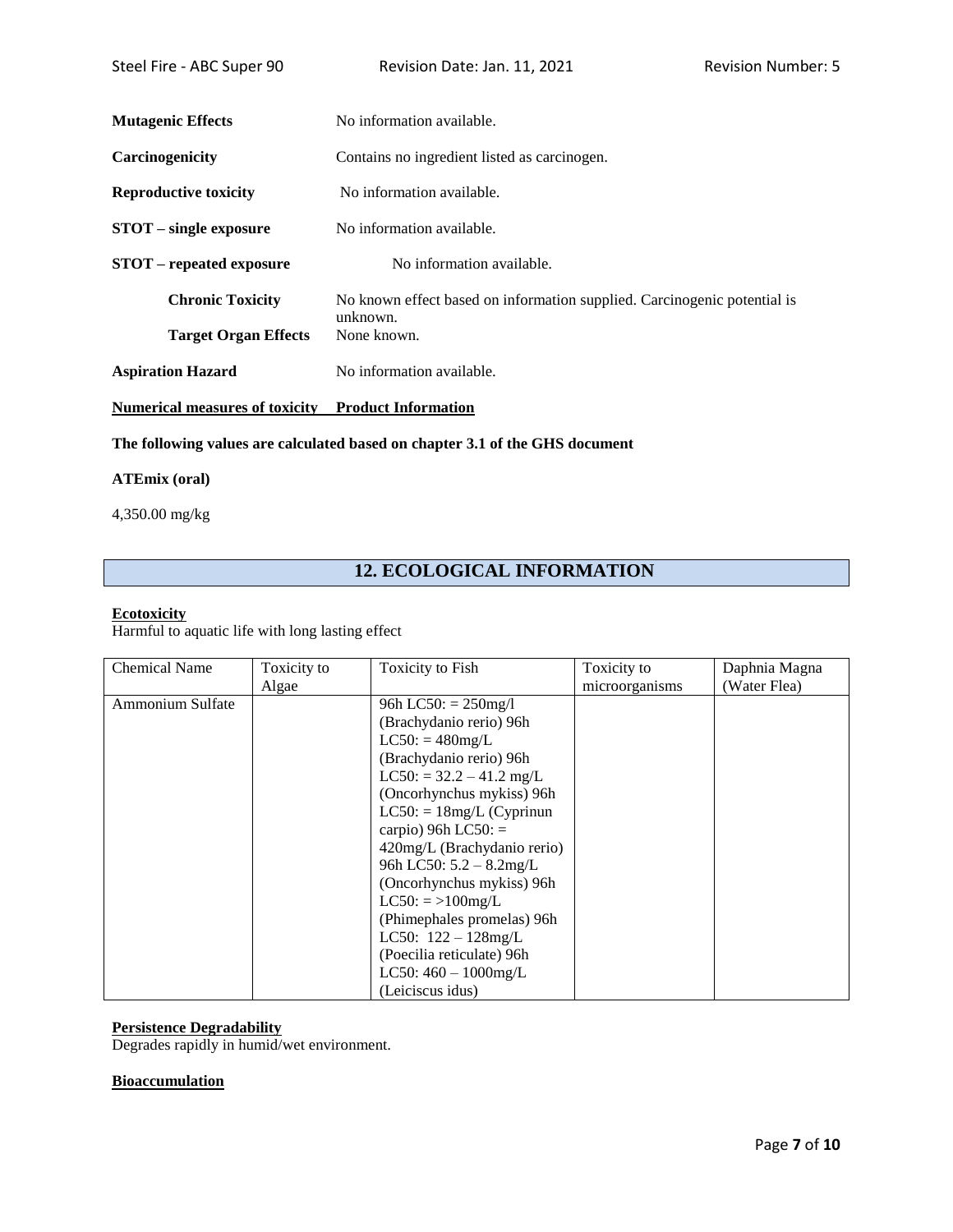| <b>Chemical Name</b> | <b>Log Pow</b>   |
|----------------------|------------------|
| Ammonium Sulfate     | -<br>- 1<br>-J.I |
| 7783-20-2            |                  |

**Other adverse effects**

No information available

### **13. DISPOSAL INFORMATION**

### **Waste treatment methods**

| Disposal methods              | This material, as supplied, is not a hazardous waste according to Federal<br>regulations (40 CFR 261). This material could become a hazardous waste if it is<br>mixed with or otherwise comes in contact with a hazardous waste, if chemical<br>additions are made to this material, or if the material is processed or otherwise<br>altered. Consult 40 CFR 261. To determine whether the altered material is a<br>hazardous waste, consult the appropriate state, regional, or local regulations for<br>additional requirements. |
|-------------------------------|------------------------------------------------------------------------------------------------------------------------------------------------------------------------------------------------------------------------------------------------------------------------------------------------------------------------------------------------------------------------------------------------------------------------------------------------------------------------------------------------------------------------------------|
| <b>Contaminated Packaging</b> | Dispose of contents/containers in accordance with local regulations.                                                                                                                                                                                                                                                                                                                                                                                                                                                               |

### **14. TRANSPORTATION INFORMATION**

| <b>DOT</b><br><b>Proper Shipping Name</b><br><b>Hazard Class</b>  | <b>NOT REGULATED</b><br><b>NON REGULATED</b><br>N/A |
|-------------------------------------------------------------------|-----------------------------------------------------|
| <b>TDG</b>                                                        | Not Regulated                                       |
| <b>MEX</b>                                                        | Not Regulated                                       |
| <b>ICAO</b>                                                       | Not Regulated                                       |
| <b>IATA</b><br><b>Proper Shipping Name</b><br><b>Hazard Class</b> | Not Regulated<br><b>NON REGULATED</b><br>N/A        |
| <b>IMDG/IMO</b><br><b>Hazard Class</b>                            | Not Regulated<br>N/A                                |
| <b>IRD</b>                                                        | Not Regulated                                       |
| ADR                                                               | Not Regulated                                       |
| ADN                                                               | Not Regulated                                       |

**NOTES:**

**This product is not defined as a hazardous material under U.S. Department of Transportation (DOT) 49 CFR 172, or by Transport Canada "Transportation of Dangerous Goods" regulations. Special Precautions for Shipping:**

**If shipped in a stored pressure-type fire extinguisher, and pressurized with a non-flammable, nontoxic**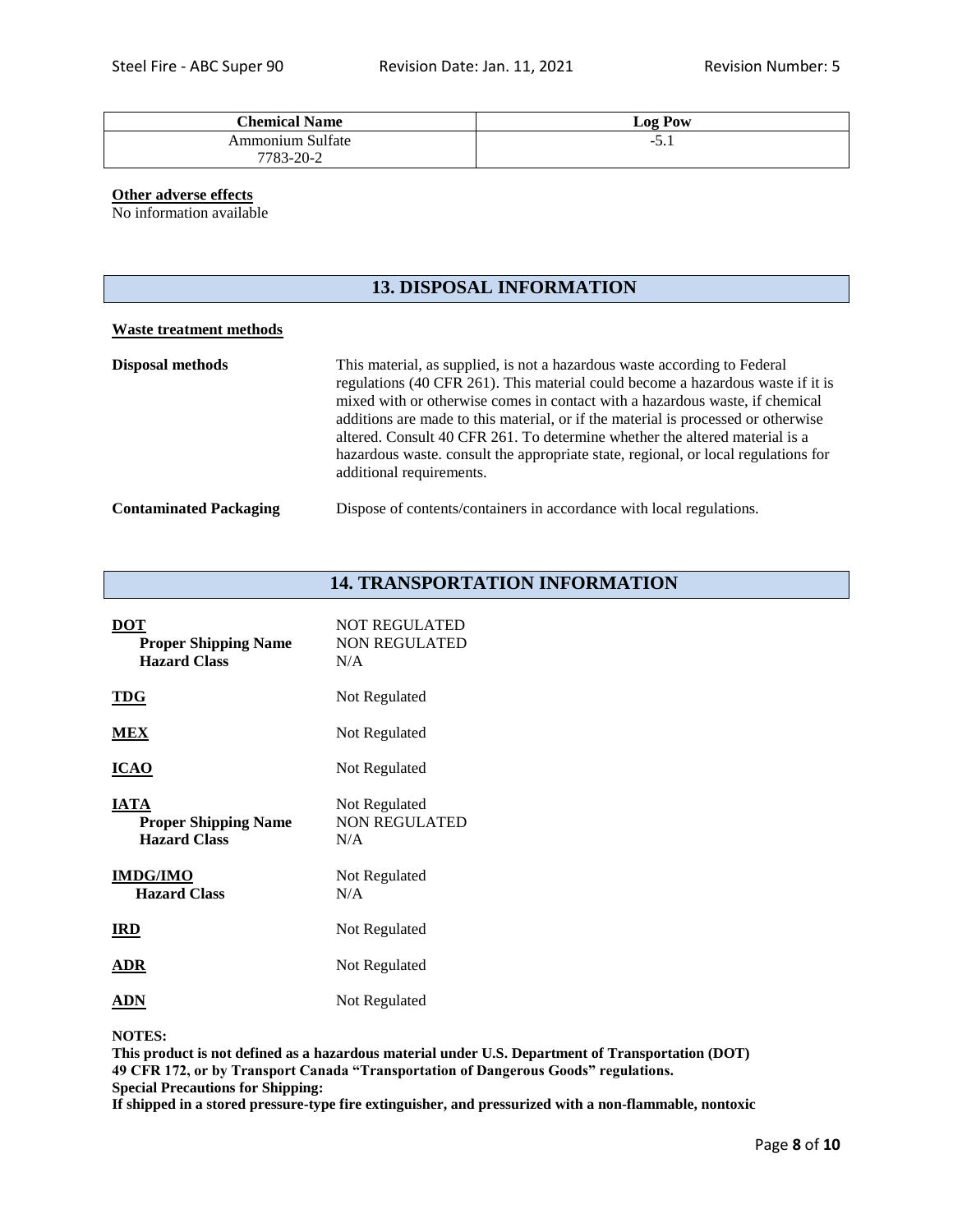**inert expellant gas, the fire extinguisher is considered a hazardous material by the US Department of Transportation and Transport Canada. The proper shipping name shall be FIRE EXTINGUISHER and the UN designation is UN 1044. The DOT hazard class is Limited Quantity when shipped via highway or rail. Use a Non-Flammable Gas label (class 2.2) when shipping via air.**

### **15. REGULATORY INFORMATION**

#### **International Inventories**

TSCA Complies DSL All components are listed either on the DSL or NDSL.

**TSCA** – United States Toxic Substances Control Act Section 8(b) Inventory **DSL/NDSL** – Canadian Domestic Substances List/Non-Domestic Substances List

#### **US Federal Regulations**

### **SARA 313**

Section 313 of Title III of the Superfund Amendments and Reauthorization Act of 1986 (SARA). This product contains a chemical or chemicals which are subject to the reporting requirements of the Act and Title 40 of Federal Regulations, Part 372.

| <b>Chemical Name</b> | <b>CAS No</b> | Weight -<br>$\frac{6}{10}$ | SARA 313 - Threshold<br><b>Values %</b> |
|----------------------|---------------|----------------------------|-----------------------------------------|
| Ammonium Sulfate     | 7783-20-2     | $\sim$                     | IJ.                                     |

**SARA 313/312 Hazard Categories**

| <b>Acute Hazard</b>             | No                     |
|---------------------------------|------------------------|
| <b>Chronic Health Hazard</b>    | Nο                     |
| <b>Fire Hazard</b>              | $\mathbf{N}\mathbf{O}$ |
| <b>Sudden Release Hazard -*</b> | Yes                    |
| <b>Reactive Hazard</b>          | Nο                     |
|                                 |                        |

\*- Only applicable if material is in a pressurized extinguisher.

#### **CWA (Clean Water Act)**

This product does not contain any substances regulated as pollutants pursuant to Clean Water Act (40 CFR 122.21 and 40 CFR 122.42)

#### **CERCLA**

This material, as supplied, does not contain any substances regulated as hazardous substance under the Comprehensive Environmental Response and Liability Act (CERCLA) (40 CFR 302) or the Superfund Amendments and Reauthorization Act (SARA) (40 CFR 355). There may be specific reporting requirements at the local, regional or state level pertaining to release of this material.

### **US State Regulations**

#### **California Proposition 65**

This product contains the following Proposition 65 chemicals.

| :hemical                                                                                         | California.    |  |
|--------------------------------------------------------------------------------------------------|----------------|--|
| <b>Name</b>                                                                                      | Proposition 65 |  |
| -5468-<br>$\therefore$ -biphenyl-4"<br>$-$ divl<br>-dichiorol<br>ide<br>tanar<br>_<br>$J^-$<br>- | arcinogen      |  |